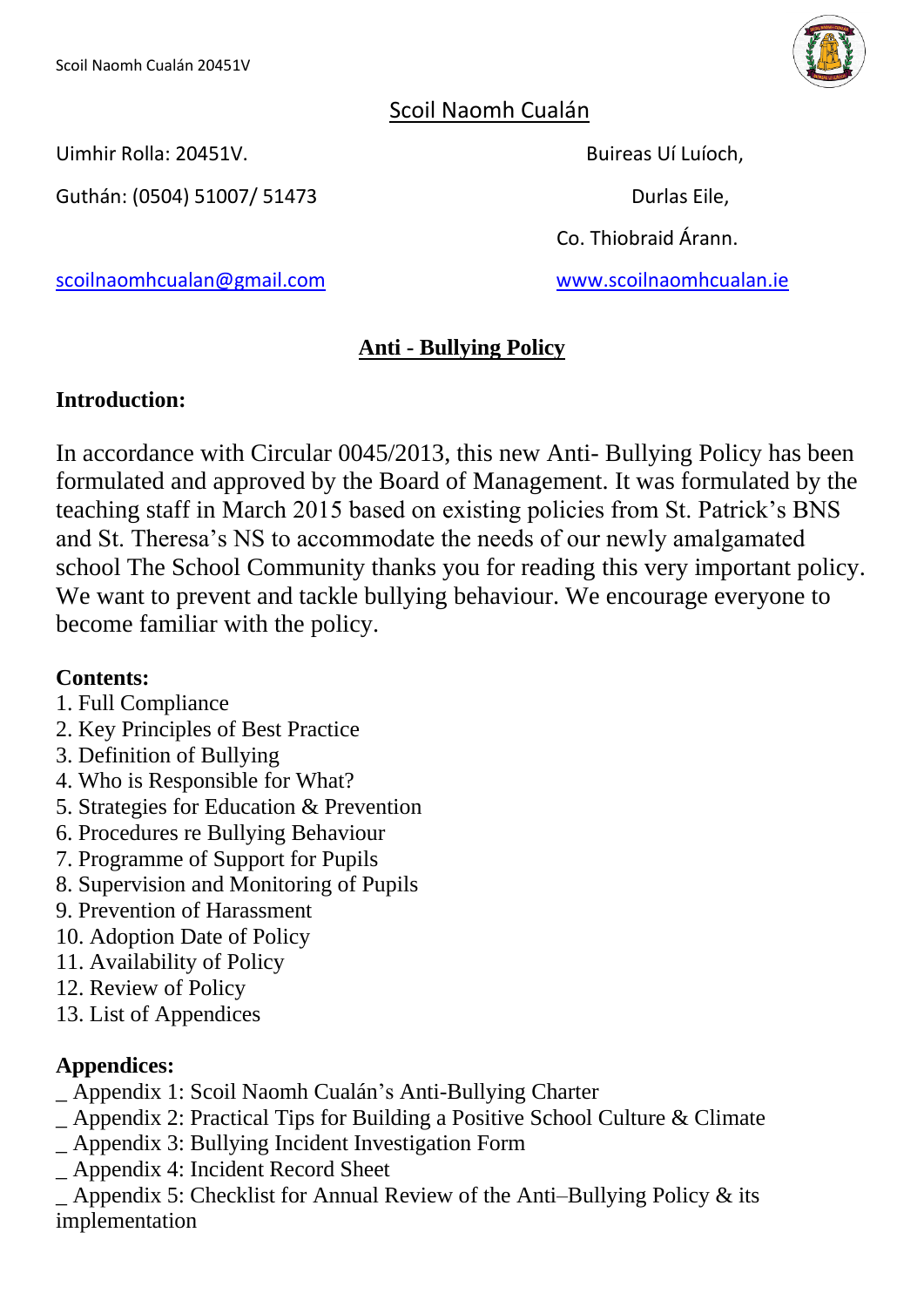

#### 1. **Full Compliance**:

In accordance with the requirements of the Education (Welfare) Act 2000 and the Code of Behaviour guidelines issued by the NEWB, the Board of Management of Scoil Naomh Cualán has adopted the following Anti-Bullying Policy within the framework of the school's overall Code of Behaviour. This policy fully complies with the requirements of the Anti-Bullying Procedures for Primary and Post-Primary Schools which were published in September 2013.

## 2. **Key Principles of Best Practice**:

The Board of Management recognises the very serious nature of bullying and the negative impact that it can have on the lives of pupils and is therefore fully committed to the following key principles of best practice in preventing and tackling bullying behaviour:

Scoil Naomh Cualán will endeavour to create a positive school culture and climate which

- is welcoming of difference and diversity and is based on inclusivity
- encourages pupils to disclose and discuss incidents of bullying behaviour in a non-threatening environment; and
- promotes respectful relationships across the school community.

We will endeavour at all times to ensure:

- i. A shared understanding of what bullying is and its impact;  $\cdot$
- ii. Implementation of education and prevention strategies (including awareness raising measures) that build empathy, respect and resilience in pupils; and explicitly address the issues of cyber-bullying and identitybased bullying including in particular, homophobic and trans-phobic bullying.
- iii. Effective supervision and monitoring of pupils;
- iv. Supports for staff;
- v. Consistent recording, investigation and follow up of bullying behaviour (including use of established intervention strategies);
- vi. On-going evaluation of the effectiveness of the Anti-Bullying Policy.

## 3. **Definition of Bullying**:

In accordance with the Anti-Bullying Procedures for Primary and Post-Primary Schools bullying is defined as follows:

### **Bullying is unwanted negative behaviour, verbal, psychological or physical, conducted by an individual or group against another person (or persons) and which is repeated over time.**

The following types of bullying behaviour are included in the definition of bullying:

a). deliberate exclusion, malicious gossip and other forms of relational bullying, b). cyber-bullying and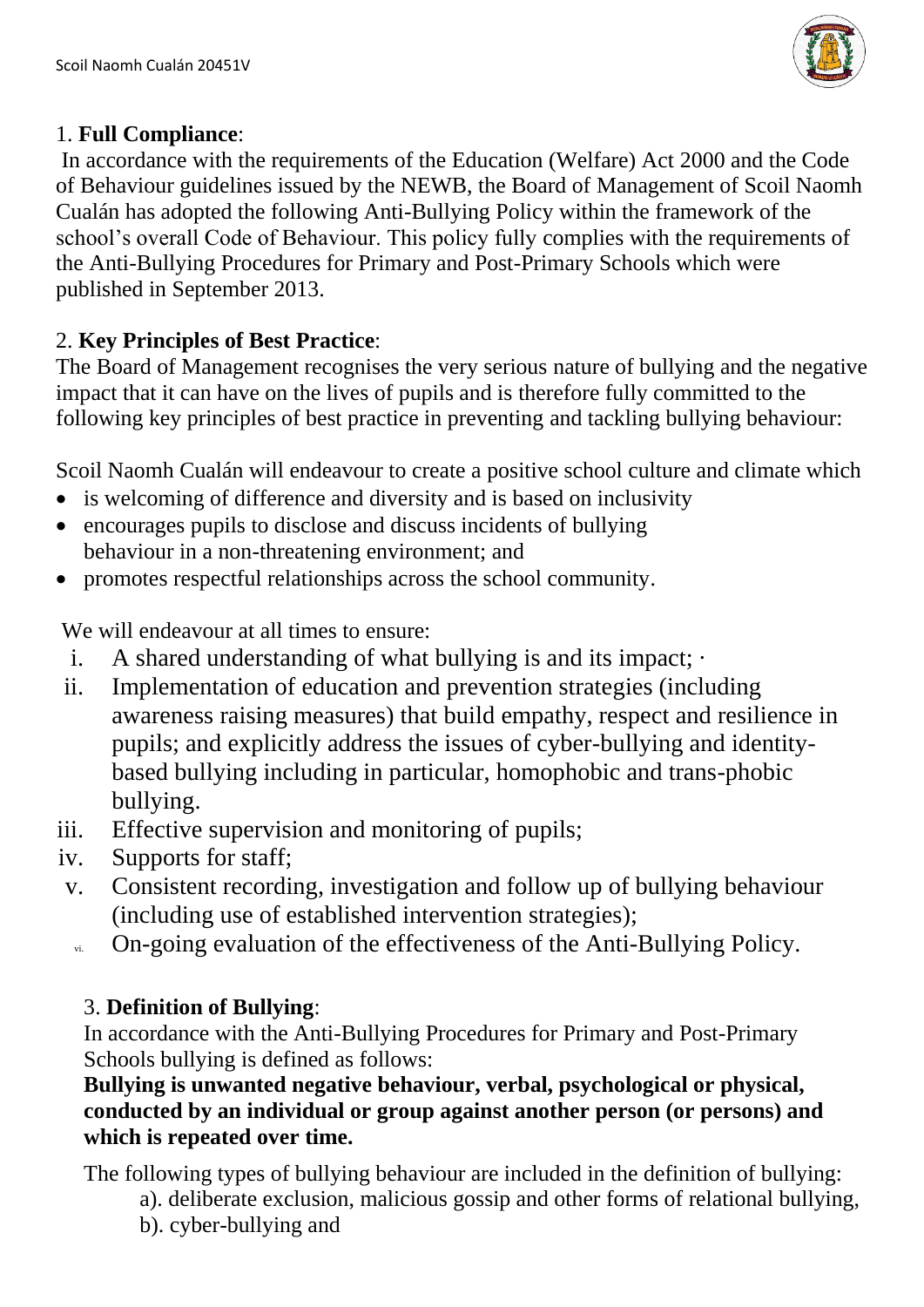

c). identity-based bullying such as homophobic bullying, racist bullying, bullying based on a person's membership of the Traveller community and bullying of those with disabilities or special educational needs.

Isolated or once-off incidents of intentional negative behaviour do not fall within the definition of bullying and should be dealt with, as appropriate, in accordance with the school's Code of Behaviour.

**However,** in the context of this policy, **placing a once-off offensive or hurtful public message, image or statement on a social network site or other public forum where that message, image or statement can be viewed and/or repeated by other people will be regarded as bullying behaviour.**

Negative behaviour that does not meet this definition of bullying will be dealt with in accordance with the school's Code of Behaviour.

Additional information on different types of bullying is set out in Section 2 of the Anti-Bullying Procedures for Primary and Post-Primary Schools.

## 4. **Who is Responsible for What?**

The relevant teachers for investigating and dealing with bullying are as follows: a) Class Teacher: deals with the initial allegation/suspicion of bullying behaviour. b) Principal: where bullying behaviour is suspected by the class teacher the principal should be informed.

## 5. **Strategies for Education & Prevention**:

The education and prevention strategies (including strategies specifically aimed at cyberbullying and identity-based bullying- including in particular, homophobic and transphobic bullying) that will be used by the school are as follows:

*General school wide approach;*

- An awareness on the part of staff of the extremely serious nature of bullying and the severe consequences that may result in situations where it is not addressed.
- A recognition by staff that any student can be the victim of or a perpetrator of bullying behaviour.
- Regular reminders in class and during Assembly of our school ethos: where each individual is respected and where the development and preservation of selfesteem is valued.
- Preventative strategies include staff vigilance and a comprehensive SPHE plan in every class.
- A whole- school approach to discipline which reflects the fact that pupils model their behaviour on adults and which therefore employs techniques such as positive motivation and recognition as opposed to methods based on threat and fear.
- Raising the awareness of bullying as a form of unacceptable behaviour through curricular initiative in areas such as novel exploration, drama, co-operation and the control of aggression.
- The School Anti-Bullying Charter is displayed in all classrooms.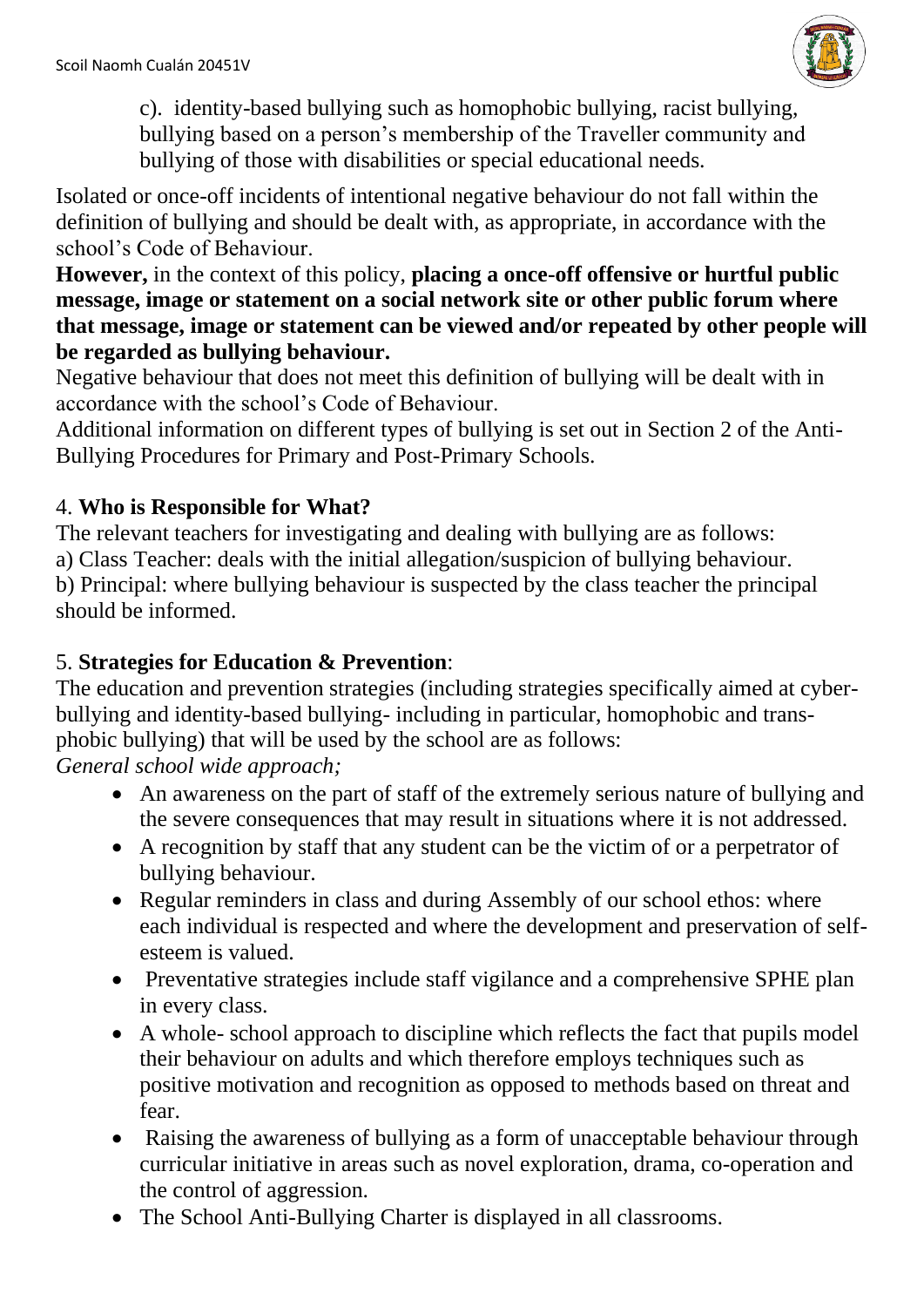

- Comprehensive supervision and monitoring measures are in place through which all areas of school activity are kept under observation as much as possible.
- A **school-wide approach** to the fostering of respect for all members of the school community.
- The promotion of the value of **diversity** to address issues of prejudice and stereotyping, and highlight the unacceptability of bullying behaviour.
- The fostering and enhancing of the **self-esteem** of all our pupils through both curricular and extracurricular activities. Pupils will be provided with opportunities to develop a positive sense of self-worth through formal and informal interactions.
- **Whole staff professional development** on bullying to ensure that all staff develops an awareness of what bullying is, how it impacts on pupils' lives and the need to respond to it-prevention and intervention.
- An **annual audit** of professional development needs with a view to assessing staff requirements through internal staff knowledge/expertise and external sources
- **School wide awareness raising** and training on all aspects of bullying, to include pupils, parent(s)/guardian(s) and the wider school community.
- **Supervision and monitoring** of classrooms, corridors, school grounds, school tours and extra- curricular activities. Non-teaching and ancillary staff will be encouraged to be vigilant and report issues to relevant teachers. Supervision will also apply to monitoring student use of communication technology within the school.
- **Involvement of the student council** in contributing to a safe school environment e.g. Buddy system, mentoring, Lunchtime Pals and other student support activities that can help to support pupils and encourage a culture of peer respect and support.
- The school's **anti-bullying policy** is discussed with pupils and all parent(s)/guardian(s)s are given a copy as part of the **Code of Behaviour** of the school (every year). The code of behaviour and anti-bulling policies are also available on our website www.scoilnaomhcualan.ie
- The implementation of regular (e.g., per year/per term/per month/per week) **whole school awareness measures** e.g., the promotion of friendship, and bullying prevention; annual Friendship Week and parent(s)/guardian(s) seminars; regular school assemblies by principal.
- **Encourage a culture of telling**, with particular emphasis on the importance of bystanders. In that way pupils will gain confidence in 'telling'. This confidence factor is of vital importance. It should be made clear to all pupils that when they report incidents of bullying, they are not considered to be telling tales but are behaving responsibly.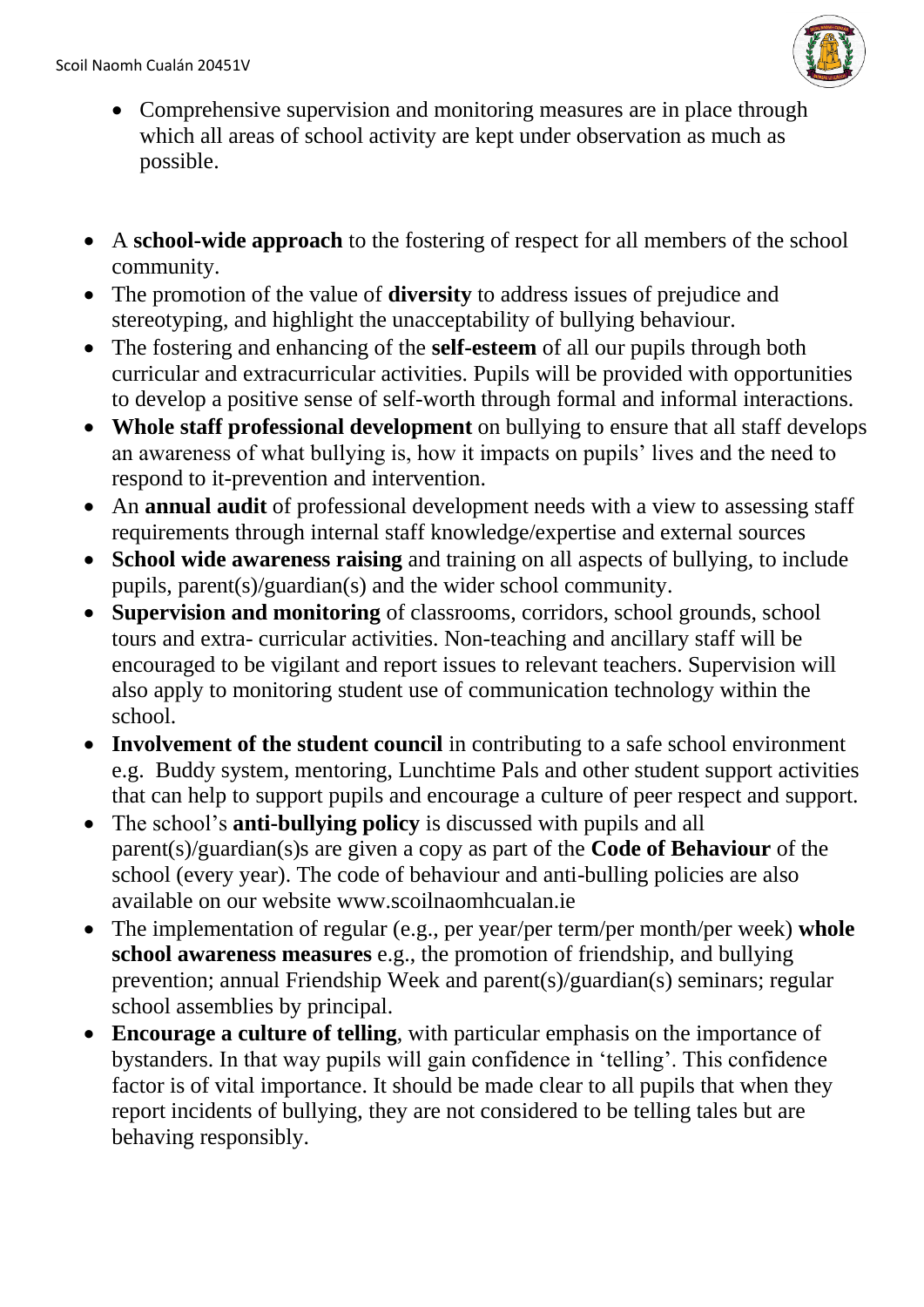

- Ensuring that pupils know **who to tell and how** to tell, e.g.:
	- o Direct approach to teacher at an appropriate time, for example after class.
	- o Hand note up with homework.
	- o Feelings or Worry box?
	- o Get a parent(s)/guardian(s) or friend to tell on your behalf.
	- o Ensure bystanders understand the importance of telling if they witness or know that bullying is taking place.
- **Clear protocols** to encourage parent(s)/guardian(s) to approach the school if they suspect that their child is being bullied.
- Implementation of the school's **Acceptable Use Policy** in the school to include the necessary steps to ensure that the access to technology within the school is strictly monitored and the pupils' use of mobile phones is strictly prohibited.
- The **listing of supports** currently being used in the school and the identification of other supports available to the school e.g., cyberbullying by Brendan Smith, personal safety and cyberbullying by community Garda, web wise presentation for parents, anti-bullying campaign.
- At least five awareness raising exercises per school year for each class group (e.g., awareness raising strand of the anti-bullying campaign, proactively explaining the nature and variety, causes, consequences and unacceptability of bullying.

## **Implementation of curricula**

- The full implementation of the **SPHE** curriculum and the **RSE** and **Stay Safe** Programmes.
- **Continuous Professional Development** for staff in delivering these programmes.
- School wide delivery of lessons on bullying from evidence-based programmes, e.g., Stay Safe Programme, The Walk Tall Programme.
- Targeted delivery of lessons on **Cyber Bullying** and **Diversity and Interculturalism** at the appropriate class levels.
- The school will specifically consider the additional needs of **SEN pupils** with regard to programme implementation and the development of skills and strategies to enable all pupils to respond appropriately.

## **Links to other policies**

School policies, practices and activities that are particularly relevant to bullying, e.g., Code of Behaviour, Child Protections policy, Supervision of pupils, Acceptable Use policy, Attendance, Sporting activities, date protection, record keeping and RSE.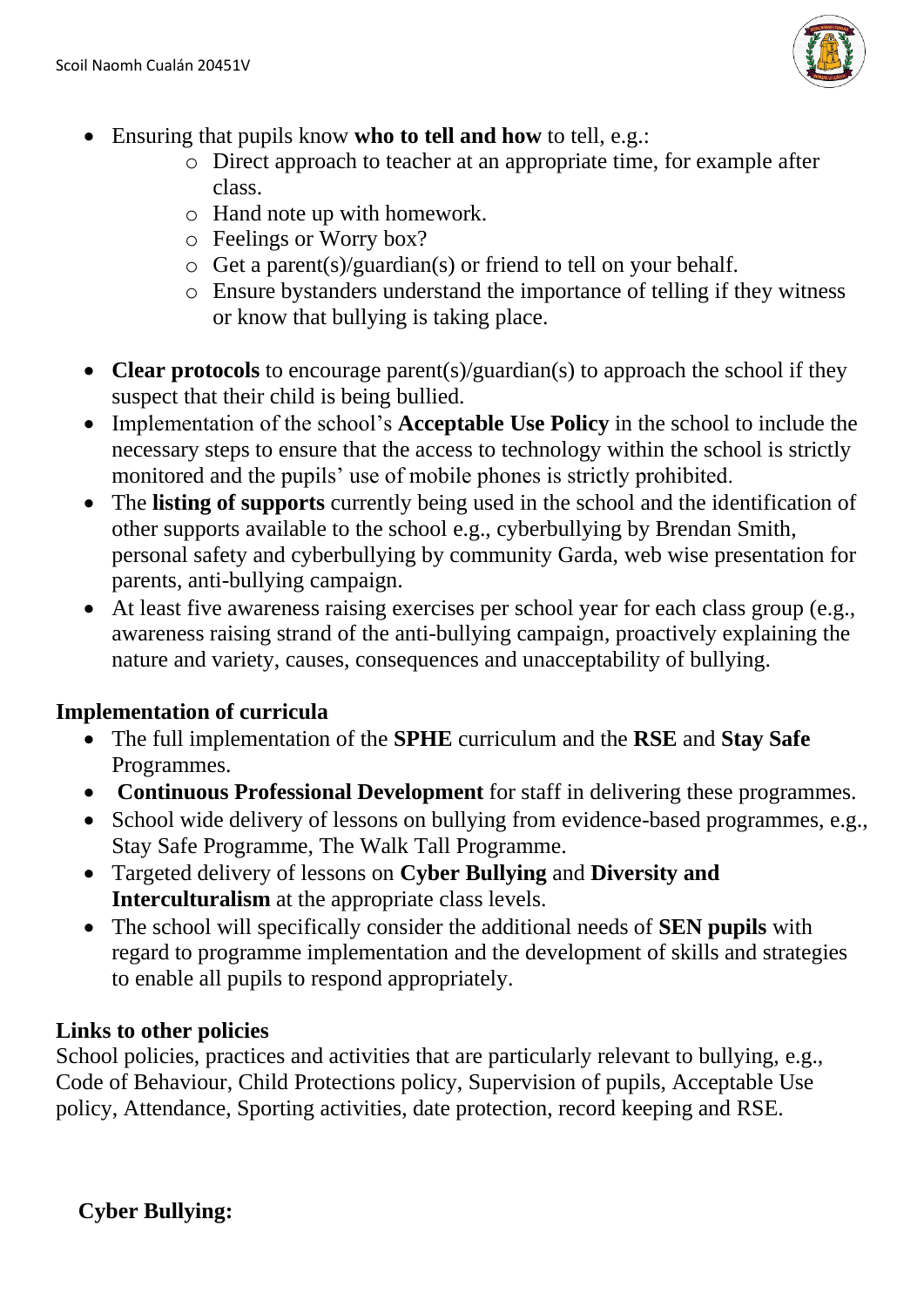

Cyber bullying includes (but is not limited to) communicating via electronic means with the objective of causing hurt, fear, embarrassment, humiliation, alarm and/or distress to one or more persons. Cyber bullying includes the use of mobile phones and the Internet with the objective of upsetting someone. It may take the form of general insults or impersonation, defamation or prejudice-based bullying.

Unlike other forms of bullying a once-off posting can constitute bullying.

While this policy addresses issues related to cyber bullying of students (i.e., situations in which one or more students are the victim[s] of bullying), the policy also applies to teaching and other school staff.

## **Key Measures re Cyber Bullying:**

Staff will endeavour to identify signs of cyber bullying and to keep informed about the technologies that children commonly use.

Advice will be communicated to help students protect themselves from being involved in bullying (as perpetrator or as victim) and to advise them on reporting any incidents. Students will be informed about cyber bullying in the course of their education.

Pupil mobile phones are not permitted in Scoil Naomh Cualán at anytime.

Students and staff are expected to comply with the school's policy on the use of computers in the School. (Acceptable Use Policy)

Parents will be provided with information and advice on cyber bullying.

Parents and students are advised that **it is illegal for a child under 13 to register with and use many social media networks, including Facebook, Instagram, and SnapChat.**

Scoil Naomh Cualán's Internet is filtered by the Department of Education Firewall which endeavours to block access to inappropriate web sites, apps etc.

No pupil is allowed to work on the Internet without a member of staff present.

## **Identity Based Bullying:**

Identity Based Bullying includes (but is not limited to) homophobic and trans-phobic bullying, racist bullying, bullying based on a person's membership of the Travelling community and bullying of those with disabilities or special educational needs.

## **Key Measures re Identity-Based Bullying**

'Working together in a supportive, respectful partnership within an inclusive school environment is central to our school ethos

Many of the above issues are dealt with on an ongoing basis through our S.P.H.E. curriculum of which R.S.E. is a key component. Programmes such as Stay Safe and Walk Tall are taught in the school.

Diversity is celebrated in the school, through learning about different cultural celebrations e.g. Ramadan

Exploration of identity based themes through class novels e.g. racism in 'Roll of Thunder, Hear my Cry'

History; identity based themes discussed e.g. anti – Semitism (WW II), Apartheid etc.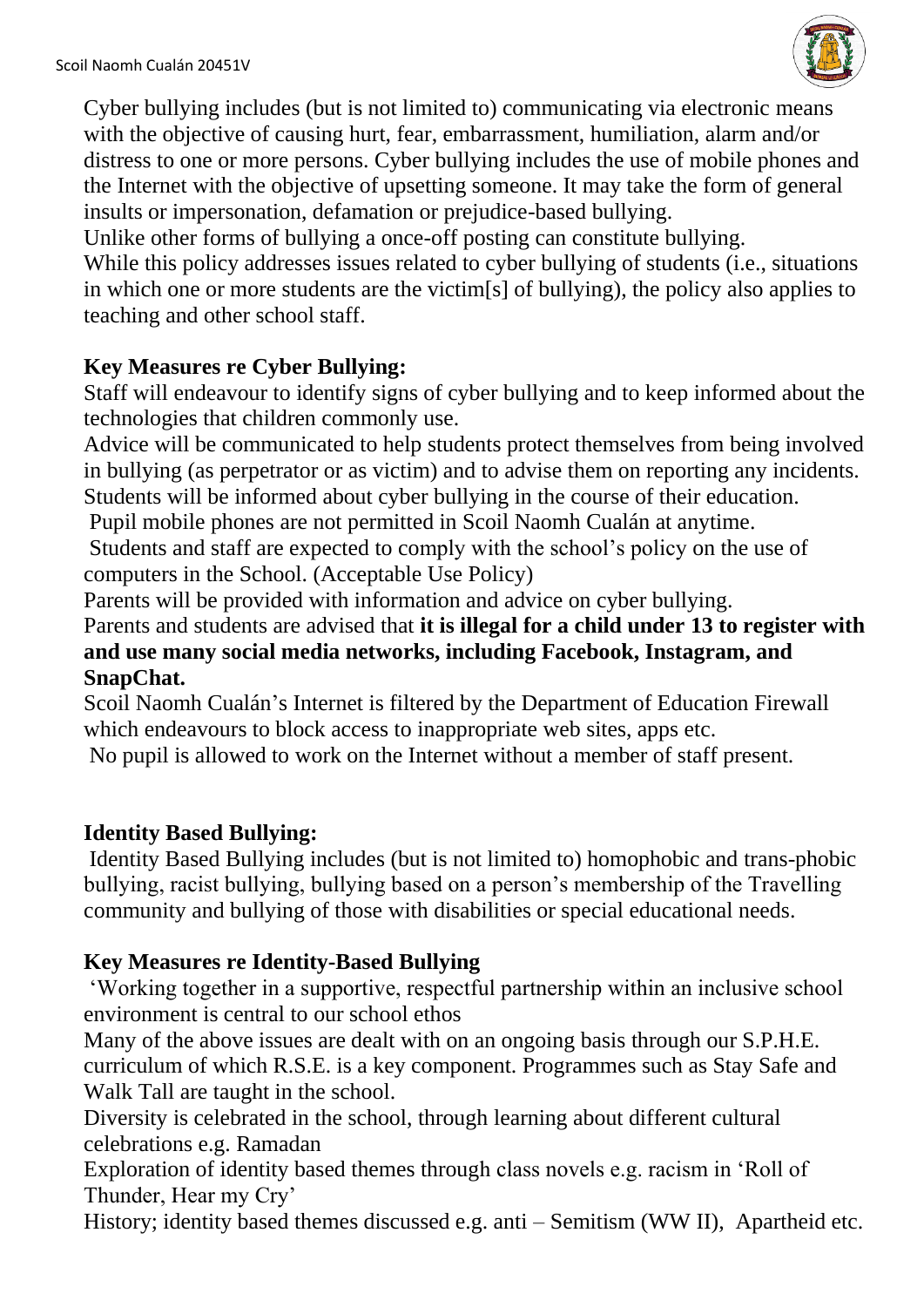

Geography: Identity based themes covered in People & Other Places strand. (See also Section 6.5 of the Anti-Bullying Procedures for Primary and Post-Primary Schools)

## **6. Procedures for Investigating and Dealing with Bullying**

**The primary aim in investigating and dealing with bullying is to resolve any issues and to restore, as far as is practicable, the relationships of the parties involved (rather than to apportion blame);**

#### **The school's procedures must be consistent with the following approach.**

Every effort will be made to ensure that all involved (including pupils, parent(s)/guardian(s)) understand this approach from the outset.

## **Reporting bullying behaviour**

- Any pupil or parent(s)/guardian(s) may bring a bullying incident to any teacher in the school. **Incident report forms** will be kept in all classrooms and in the office and are completed thereafter.
- All reports will be investigated and dealt with by the relevant teacher or if appropriate the classroom teacher of the children involved.
- Teaching and non-teaching staff such as secretaries, special needs assistants (SNAs), bus escorts, caretakers, cleaners must report any incidents of bullying behaviour witnessed by them, or mentioned to them, to the relevant teacher.

## **Investigating and dealing with allegations of bullying behaviour:**

- The Relevant Teacher investigates the allegation of bullying behaviour with a view to establishing the facts and bringing any such behaviour to an end. In investigating and dealing with allegations of bullying, the (relevant)teacher will exercise his/her professional judgement to determine whether bullying has occurred and how best the situation might be resolved;
- Parent(s)/guardian(s) and pupils are required to co-operate with any investigation and assist the school in resolving any issues and restoring, as far as is practicable, the relationships of the parties involved as quickly as possible;
- The school, through the relevant teacher reserves the right to ask any teacher to write an account of what happened as part of an investigation. This does not necessarily imply that a pupil is guilty of misbehaviour.
- The relevant teacher(s) then conducts a whole class survey in the classes involved in the alleged bullying behaviour.
- Following the class survey the alleged perpetrator is interviewed by the class teacher. All interviews should be conducted with sensitivity and with due regard to the rights of all pupils concerned. Pupils who are not directly involved can also provide very useful information in this way. Teachers should take a calm, unemotional problem-solving approach.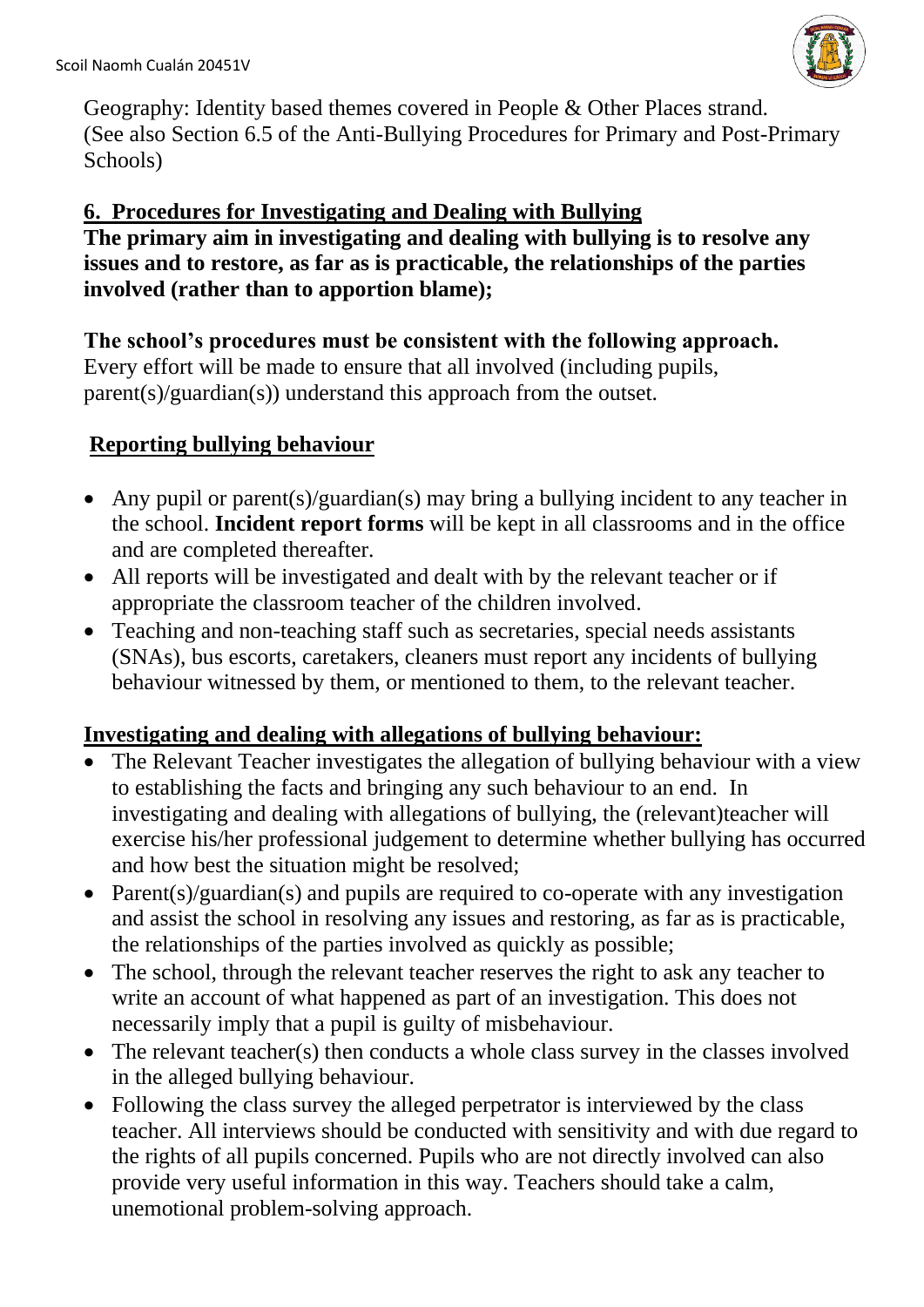

- Where possible incidents should be investigated outside the classroom situation to ensure the privacy of all involved;
- When analysing incidents of bullying behaviour, the relevant teacher should seek answers to questions of what, where, when, who and why. This should be done in a calm manner, setting an example in dealing effectively with a conflict in a nonaggressive manner;
- If a group is involved, each member should be interviewed individually at first. Thereafter, all those involved should be met as a group. At the group meeting, each member should be asked for his/her account of what happened to ensure that everyone in the group is clear about each other's statements;
- Each member of a group should be supported through the possible pressures that may face them from the other members of the group after the interview by the teacher; It may also be appropriate or helpful to ask those involved to write down their account of the incident(s)
- In cases where it has been determined by the relevant teacher that bullying behaviour has occurred, the parent(s)/guardian(s) of the parties involved should be contacted at an early stage to inform them of the matter and explain the actions being taken (by reference to the school policy). The school should give parent(s)/guardian(s) an opportunity of discussing ways in which they can reinforce or support the actions being taken by the school and the supports provided to the pupils;
- Where the relevant teacher has determined that a pupil has been engaged in bullying behaviour, it should be made clear to him/her how he/she is in breach of the school's anti-bullying policy and efforts should be made to try to get him/her to see the situation from the perspective of the pupil being bullied;
- It must also be made clear to all involved (each set of pupils and parent(s)/guardian(s)) that in any situation where disciplinary sanctions are required, this is a private matter between the pupil being disciplined, his or her parent(s)/guardian(s) and the school;
- In the event that they have been involved in bullying behaviour they are asked to sign a binding promise that they will treat all pupils fairly, equally and respectfully including the targeted pupil(s).
- The 'Relevant Teacher' does not apportion blame but rather treats bullying behaviour as a 'mistake' that can and must be remedied. S/he emphasises that the intention is not to punish perpetrators but to talk to them, to explain how harmful and hurtful bullying is and to seek a promise that it will stop. If that promise is forthcoming and is honoured there will be no penalty and that will be the end of the matter. Pupils who report bullying therefore are not getting others 'in trouble' so much as enabling them to get out of trouble into which they may ultimately get if the bullying continued.
- When an investigation is completed and/or a bullying situation is resolved the 'Relevant Teacher' will complete a report, to include the findings of the investigation, the strategy adopted and the outcome of the intervention, as well as any other relevant information. This information is recorded on the back of the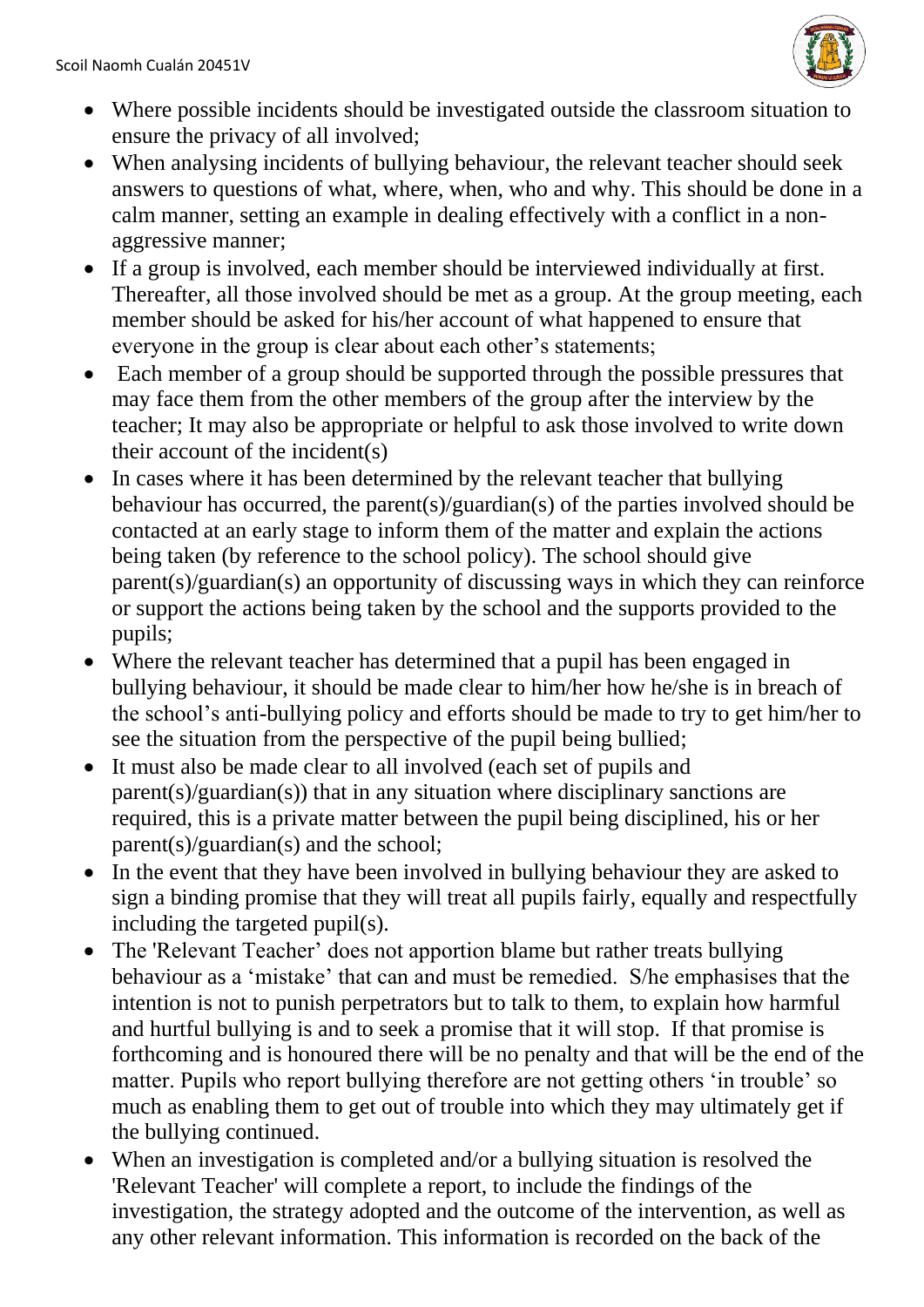

Incident report form and on the Appendix 3 document which is filed and stored by the Principal.

- If a pupil has signed such a promise but then chooses to break that promise and continue the bullying behaviour, this can then no longer be considered a 'mistake.' In this event parent(s)/guardian(s) will be informed and requested to countersign their daughter/son's promise. Breach of this additional promise by further bullying behaviour is regarded as a very grave matter and a serious sanction may be imposed by the school authorities (See sanctions below).
- All documentation regarding bullying incidents and their resolution is retained securely by the relevant teacher during investigation and is handed over to the Principal thereafter. A copy of the incident report and action taken is filed in the pupils' profile folder which is stored in a locked filed cabinet in the office.

## **Sanctions:**

Where a pupil has been found to be engaged in bullying behaviour, has formally promised to stop and has broken that promise, any of the following sanctions may be imposed:

- S/he may be required to sign another promise, this time countersigned by a parent/guardian;
- Parent(s)/guardian(s) may be contacted by the 'Relevant Teacher' and informed of the nature and extent of the bullying behaviour with a view to agreeing a strategy whereby a promise to end the bullying behaviour would be honoured;
- Parent(s)/guardian(s) may be invited to a meeting with the 'Relevant Teacher'.
- Parent(s)/guardian(s), the relevant teacher and the Principal meet in a final effort to resolve the situation.
- The pupil may be suspended from the school. (See school's Code of behaviour)
- The case may be referred to the Board of Management and the pupil may be expelled from the school.

## **Follow up and recording**

- In determining whether a bullying case has been adequately and appropriately addressed the relevant teacher must, as part of his/her professional judgement, take the following factors into account:
	- o Whether the bullying behaviour has ceased;
	- o Whether any issues between the parties have been resolved as far as is practicable;
	- o Whether the relationships between the parties have been restored as far as is practicable;
	- $\circ$  Any feedback received from the parties involved, their parent(s)/guardian(s)s or the school Principal or Deputy Principal
- Follow-up meetings with the relevant parties involved should be arranged separately with a view to possibly bringing them together at a later date if the pupil who has been bullied is ready and agreeable.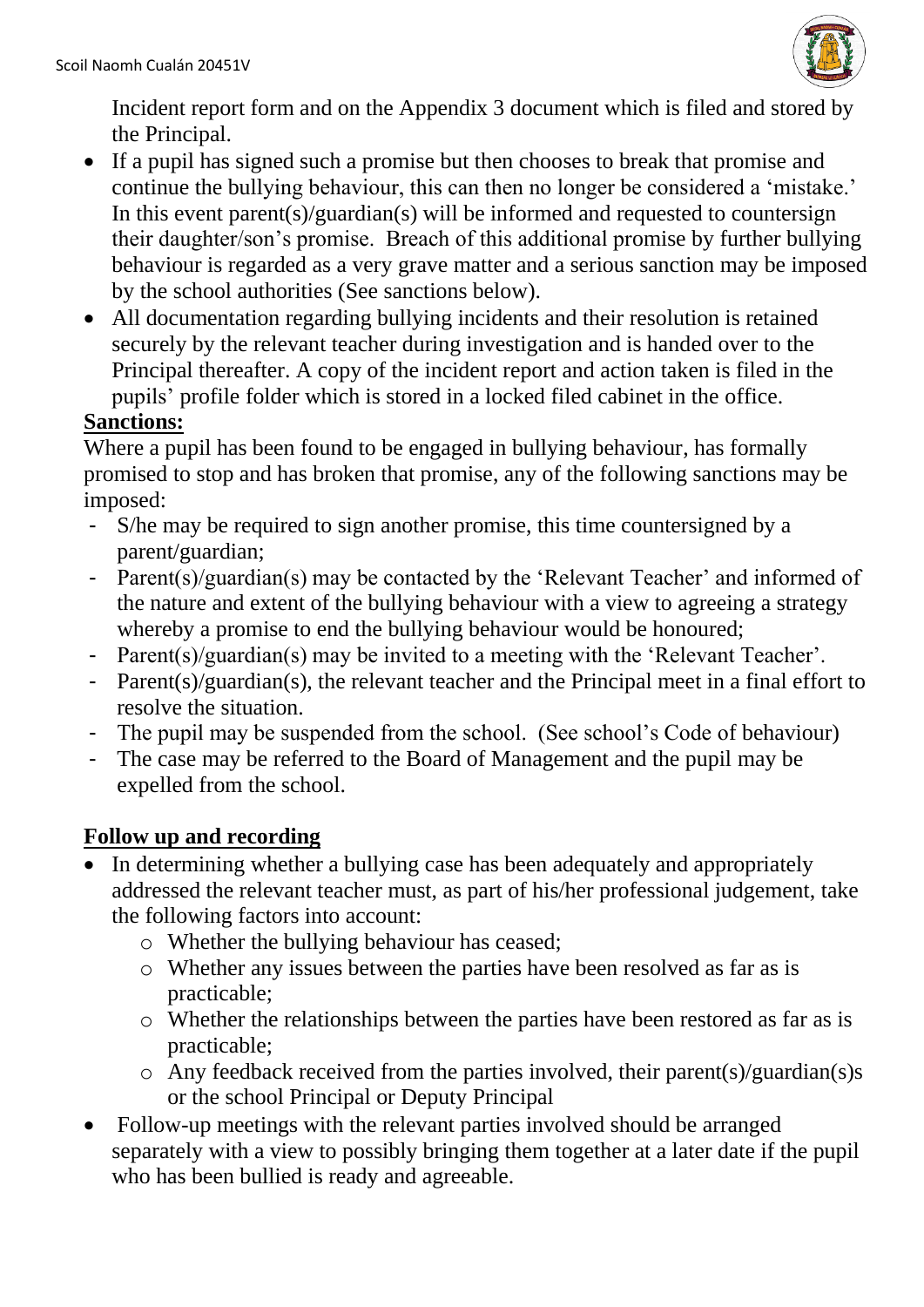

- Where a parent(s)/guardian(s) is not satisfied that the school has dealt with a bullying case in accordance with these procedures, the parent(s)/guardian(s) must be referred, as appropriate, to the school's complaints procedures.
- In the event that a parent(s)/guardian(s) has exhausted the school's complaints procedures and is still not satisfied, the school must advise the parent(s)/guardian(s) of their right to make a complaint to the Ombudsman for Children.

### **Recording of bullying behaviour**

It is imperative that all recording of bullying incidents must be done in an objective and factual manner.

The school's procedures for noting and reporting bullying behaviour are as follows:

#### **Informal- pre-determination that bullying has occurred**

- All staff must keep a written record of any incidents witnessed by them or notified to them on the incident report form. Incident report forms will be kept in all classrooms and in the office. All incidents must be reported to the relevant teacher.
- While all reports of bullying must be investigated and dealt with by the relevant teacher, the relevant teacher must keep a written record of the reports, the actions taken and any discussions with those involved regarding same. This is recorded on the back of the Incident Report Form.
- The relevant teacher must inform the principal of all incidents being investigated.

## **Formal Stage 1-determination that bullying has occurred**

- If it is established by the relevant teacher that bullying has occurred, the relevant teacher must keep appropriate written records (Incident report form from the ant bullying campaign programme) which will assist his/her efforts to resolve the issues and restore, as far as is practicable, the relationships of the parties involved.
- The school in consultation with the relevant teacher/s should develop a protocol for the storage of all records retained by the relevant teacher.

## **Formal Stage 2-Appendix 3 (From DES Procedures)**

The relevant teacher must use the recording template at **Appendix 3** to record the bullying behaviour in the following circumstances:

a) in cases where he/she considers that the bullying behaviour has not been adequately and appropriately addressed within 20 school days after he/she has determined that bullying behaviour occurred; and

b) Where the school has decided as part of its anti-bullying policy that in certain circumstances bullying behaviour must be recorded and reported immediately to the Principal or Deputy Principal as applicable.

When the recording template is used, **it must be retained by the relevant teacher in question and a copy maintained by the principal.** Due consideration needs to be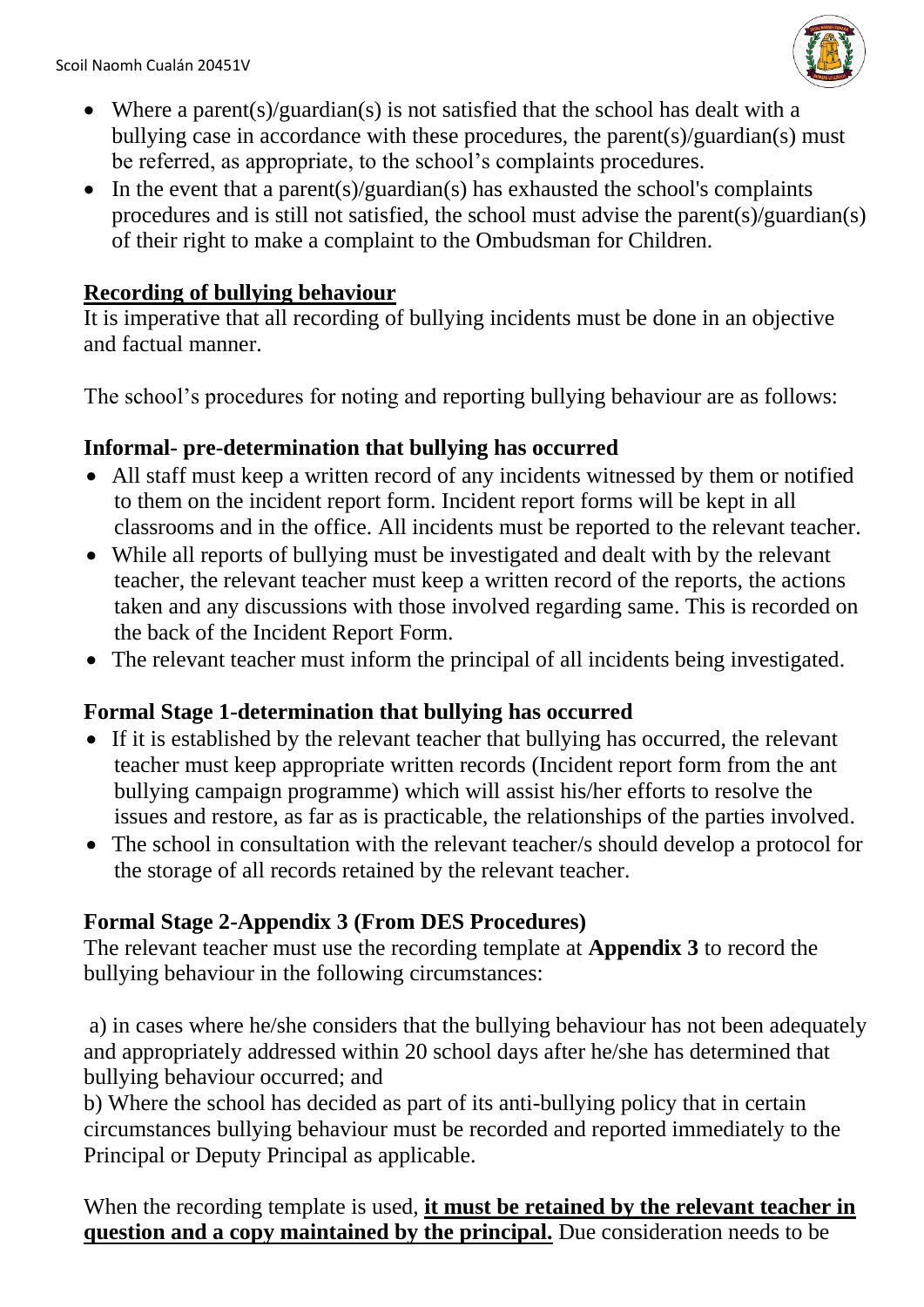

given to where these records are kept, who has access to them, and how long they will be retained. Decisions around record keeping should be noted in this policy.

## 7. **Programme of Support for Pupils:**

The school's programme of support for working with pupils affected by bullying is as follows:

The relevant teacher will endeavour to assure the child that they are the victim and that they did the right thing by telling.

The teacher will monitor the situation in the period after the bullying incident/s and regularly check with the child/children to see how things are going.

The Principal will follow up by checking in regularly on how the situation has developed.

Information re any past-bullying issues will be passed on to new teacher at the start of each year. (See Section 6.8 of the Anti-Bullying Procedures for Primary and Post-Primary Schools)

#### **8. Supervision and Monitoring of Pupils:**

The Board of Management confirms that appropriate supervision and monitoring policies and practices are in place to both prevent and deal with bullying behaviour and to facilitate early intervention where possible.

#### **9. Prevention of Harassment:**

The Board of Management confirms that the school will, in accordance with its obligations under equality legislation, take all such steps that are reasonably practicable to prevent the sexual harassment of pupils or staff or the harassment of pupils or staff on any of the nine grounds specified i.e. gender including transgender, civil status, family status, sexual orientation, religion, age, disability, race and membership of the Traveller community.

10. **Adoption Date of Policy:** This policy was originally adopted by the Board of Management on

25th, May 2015

11. **Availability of Policy**: This policy has been made available to school personnel and is readily accessible on our school website. A copy of this policy will be made available to the Department and the Patron if requested.

## 12. **Review of Policy:**

This policy and its implementation will be reviewed by the Board of Management once in every school year. Written notification that the review has been completed will be made available to school personnel, and provided to the Parents' Association. A record of the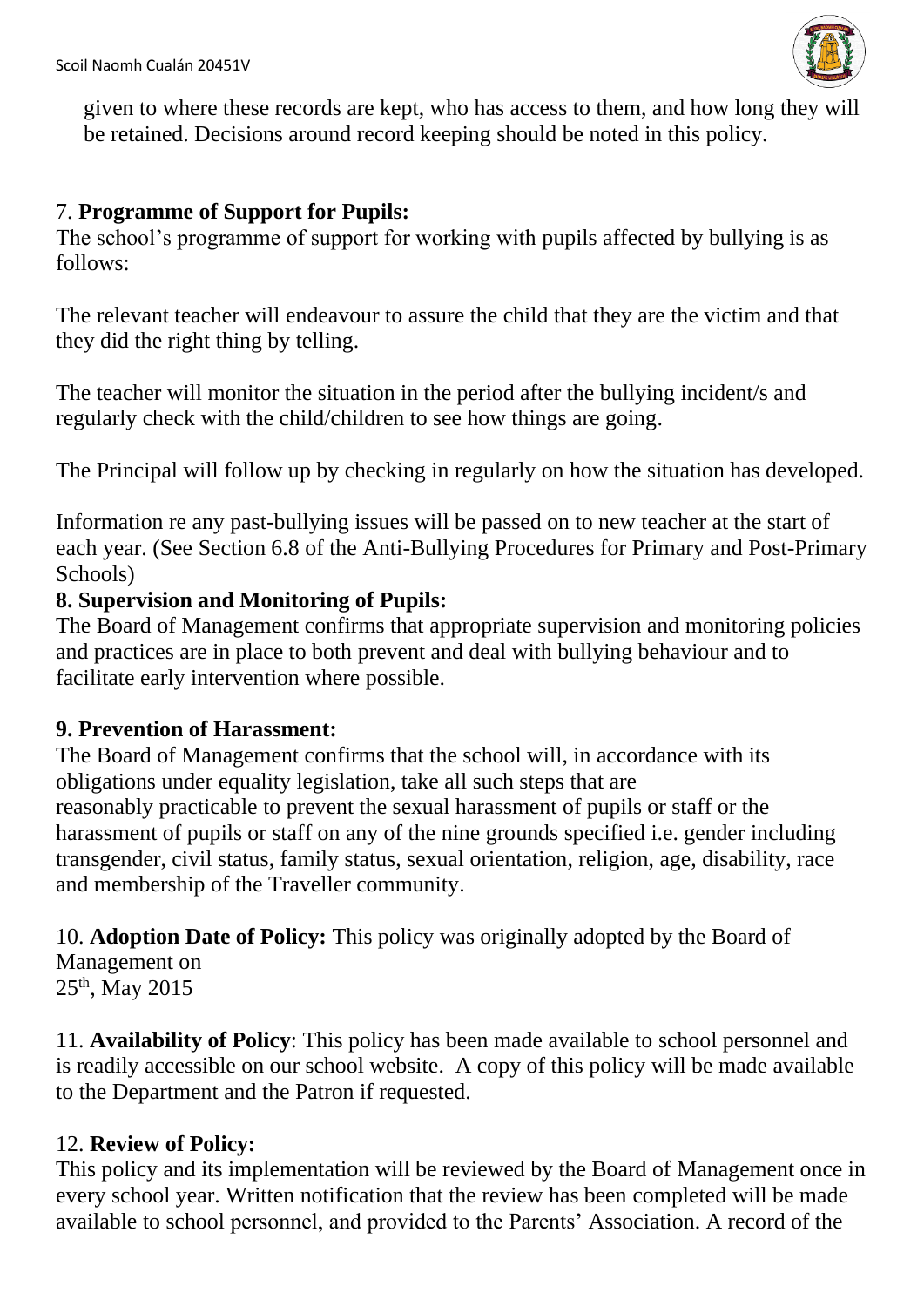

review and its outcome will be made available, if requested, to the Patron and the Department.

The Principal is required to report to the BOM once a term as to the number, if any, of reports that have been compiled and whether the matter has been resolved in accordance with this Policy.

## **13. List of Appendices:**

- \_ Appendix 1: Scoil Naomh Cualán's Anti-Bullying Charter
- \_ Appendix 2: Practical Tips for Building a Positive School Culture & Climate
- \_ Appendix 3: Bullying Incident Investigation Form
- \_ Appendix 4: Incident Record Sheet

 $\Delta$  Appendix 5: Checklist for Annual Review of the Anti–Bullying Policy & its Implementation

|         | Reviewed and updated. |                  |
|---------|-----------------------|------------------|
| Sigma:  |                       | Date: 25/11/2021 |
|         | (School Principal)    |                  |
| Signed: |                       | Date: 25/11/2021 |
|         | (Chairperson BOM)     |                  |

Date of next review: First Term, 2022

## **Appendix 1:Scoil Naomh Cualán Anti-Bullying Charter**

· Every pupil has the right to be free from bullying during his/her time in Scoil Naomh Cualán

· Our school will not tolerate any unkind actions or remarks, even if these were not meant to hurt.

· Any series of unkind actions or comments will be called bullying.

· Bullying can be physical, verbal or psychological.

Pupils: Remember your CODE-

- · Be Gentle
- · Be a friend
- · Tell about bullying

Say No......Get Away......Tell someone

Parents:

- · Be alert to signs of bullying -of or by your child.
- · Look for support
- · Do not encourage your child to "give as good as you get"

We, the teachers, consider bullying to be a serious matter.

We are a telling school.

We recognise that the victim and bully need help.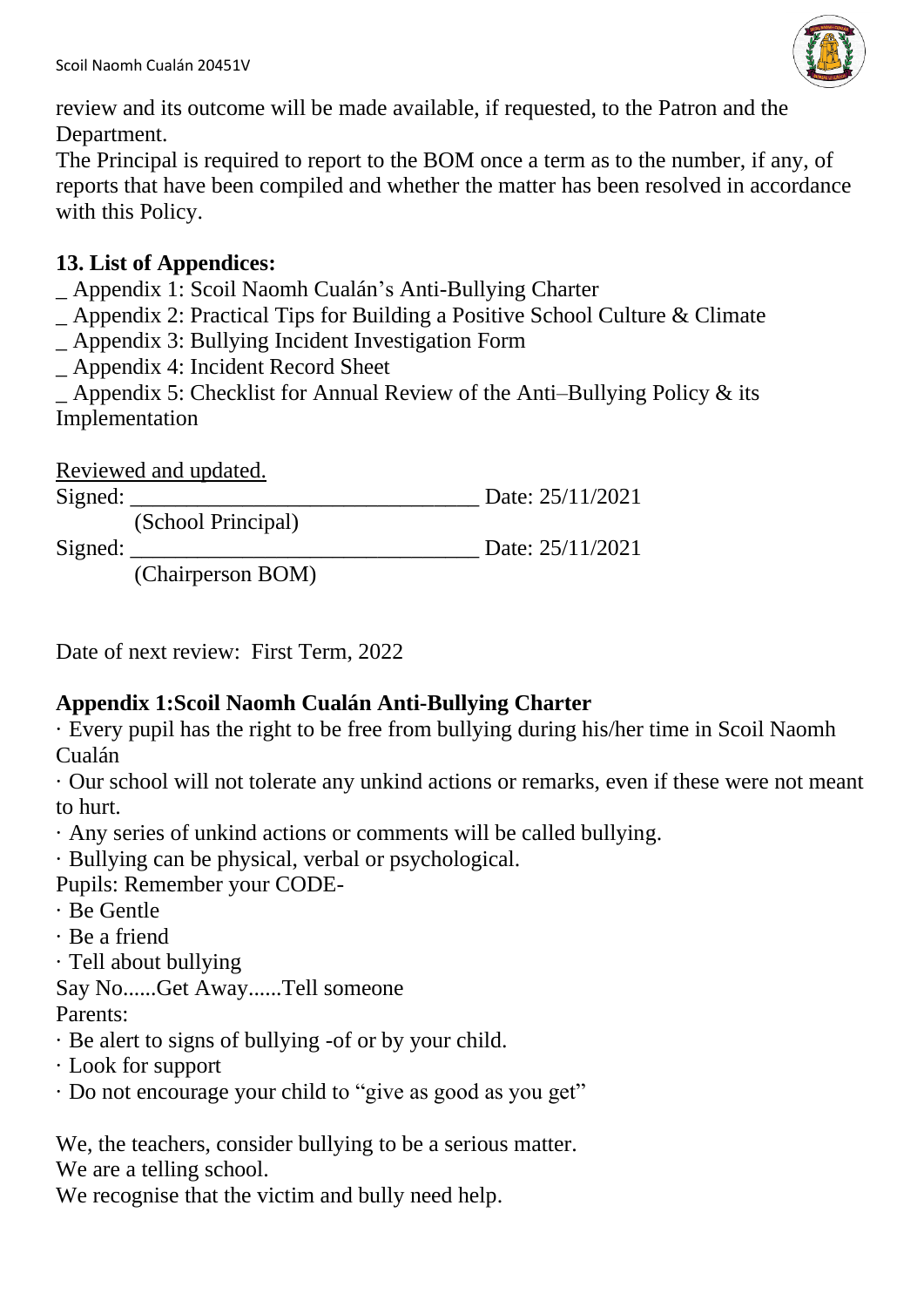

## **ADULTS MUST PROTECT CHILDREN**

\*\*\*\*\*\*\*\*\*\*\*\*\*\*\*\*\*\*\*\*\*\*\*\*\*\*\*\*

· Where bullying behaviour is suspected by the class teacher, the matter should be referred to the principal.

· An "Anti-Bullying Investigation Procedure" form may be filled out as a result. · If a child receives a second Bullying Investigation Form the Principal will contact his/her parents to discuss the situation.

· If a child receives a third Bullying Investigation Form parents will receive a letter documenting the child's history of bullying.

·In the case of a child receiving a fourth Bullying Investigation Form: Parents will be called to a formal meeting with the Principal and other staff members concerned. · Should a child receive a fifth Bullying Investigation Form: Parents will be called to meet with the Principal and the Chairperson of the Board of Management (or a representative nominated by the Chairperson.) Suspension may be imposed. N.B. If the bullying behaviour is regarded as gross or serious, it may be deemed necessary by the Principal to skip some of the above stages.

#### **Appendix 2: Practical Tips for Building a Positive School Culture and Climate**

The following are some practical tips for immediate actions that can be taken to help build a positive school culture and climate and to help prevent and tackle bullying behaviour.

Staff will:

- Model respectful behaviour to all members of the school community at all times.
- Explicitly teach pupils what respectful language and respectful behaviour looks like, acts like, sounds like and feels like in class and around the school.
- Display key respect messages in classrooms, in assembly areas and around the school.
- Involve pupils in the development of these messages.
- 'Catch them being good'-Notice and acknowledge desired respectful behaviour by providing positive attention.
- Consistently tackle the use of discriminatory and derogatory language in the school. This includes homophobic and racist language and language that is belittling of pupils with a disability or SEN.
- Give constructive feedback to pupils when respectful behaviour and respectful language are absent.
- Have a system of encouragement and rewards to promote desired behaviour and compliance with the school rules and routines.
- Explicitly teach pupils about the appropriate use of social media.
- Positively encourage pupils to comply with the school rules on mobile phone and Internet use.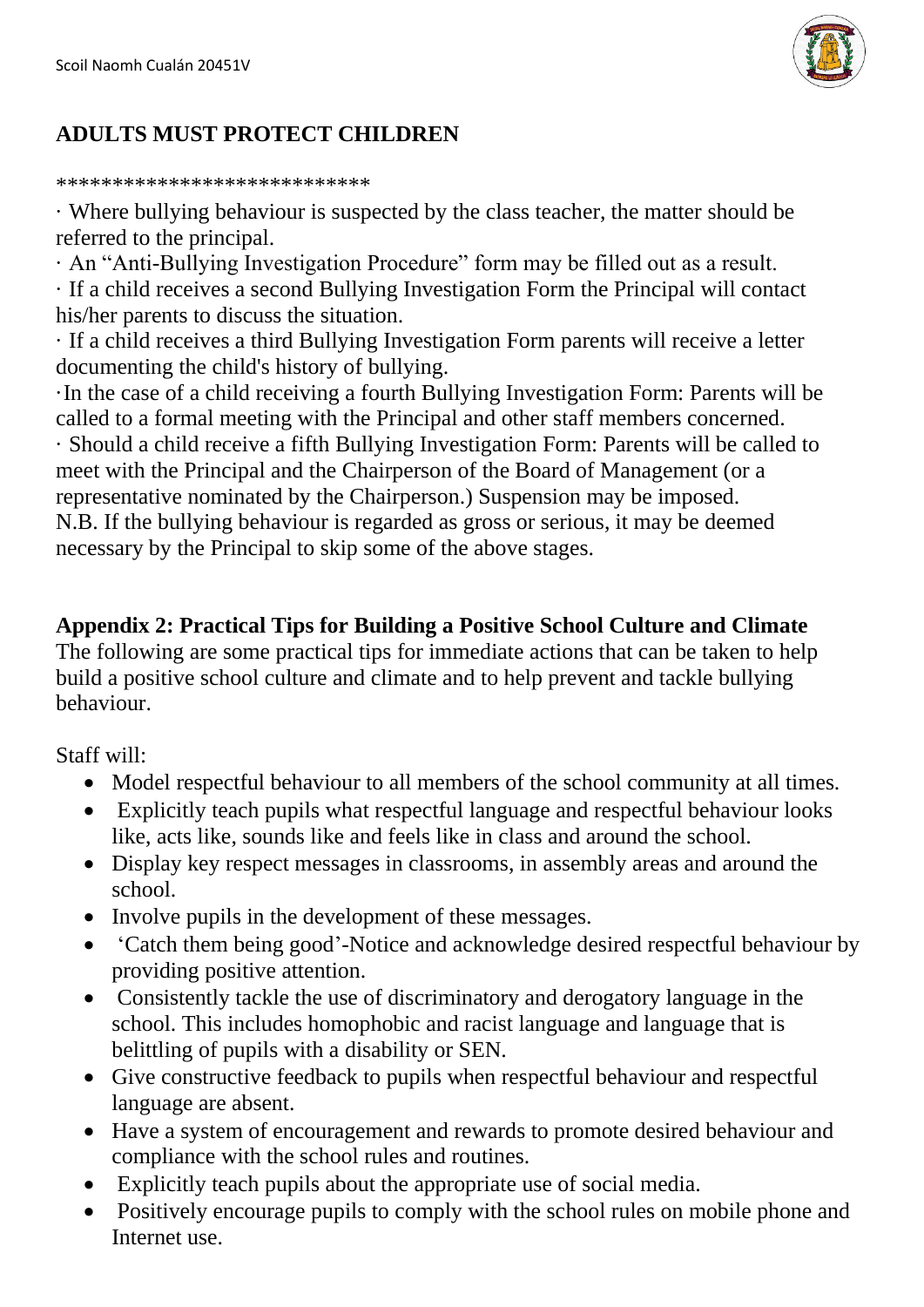

- Follow up and follow through with pupils who ignore the rules.
- Actively involve parents and/or the Parents' Association in awareness raising campaigns around social media.
- Actively promote the right of every member of the school community to be safe and secure in school.
- Highlight and explicitly teach school rules in pupil friendly language in the classroom and in common areas.
- Actively watch out for signs of bullying behaviour.
- Ensure there is adequate playground/schoolyard/outdoor supervision.
- Get pupils to help them to identify bullying "hotspots" and "hot-times" for bullying in the school. Hotspots tend to be in the playground/schoolyard/outdoor areas, changing rooms, corridors and other areas of unstructured supervision. 'Hot-times' again tend to be times where there is less structured supervision such as when pupils are in the playground/schoolyard.
- Support the establishment and work of student councils.

#### **Appendix 3: Bullying Incident Investigation Form** *(See attached as per DES Guidelines)*

## **Appendix 4: Incident Record Sheet**

**Appendix 5: Checklist for Annual Review of the Anti-Bullying Policy and its Implementation** *(See attached as per DES Guidelines)*

## **Appendix 3: Bullying Incident Investigation Form**

## Ssoil Naomh Cualán.

Telephone (0504) 51007 / 51473 Borrisoleigh,

Roll No.20451(V) Thurles,

E-mail [scoilnaomhcualan@gmail.com](mailto:scoilnaomhcualan@gmail.com) Co. Tipperary.

#### **'Bullying is unwanted negative behaviour, verbal, psychological or physical, conducted by an individual or a group against another person (or persons) and which is repeated over time.**

Bullying in any form will not be tolerated in Scoil Naomh Cualán. It is our school policy to take any matter of alleged bullying very seriously.

Please supply any details which you think may assist our investigation.

## **Bullying Investigation Report Form No: \_\_\_\_**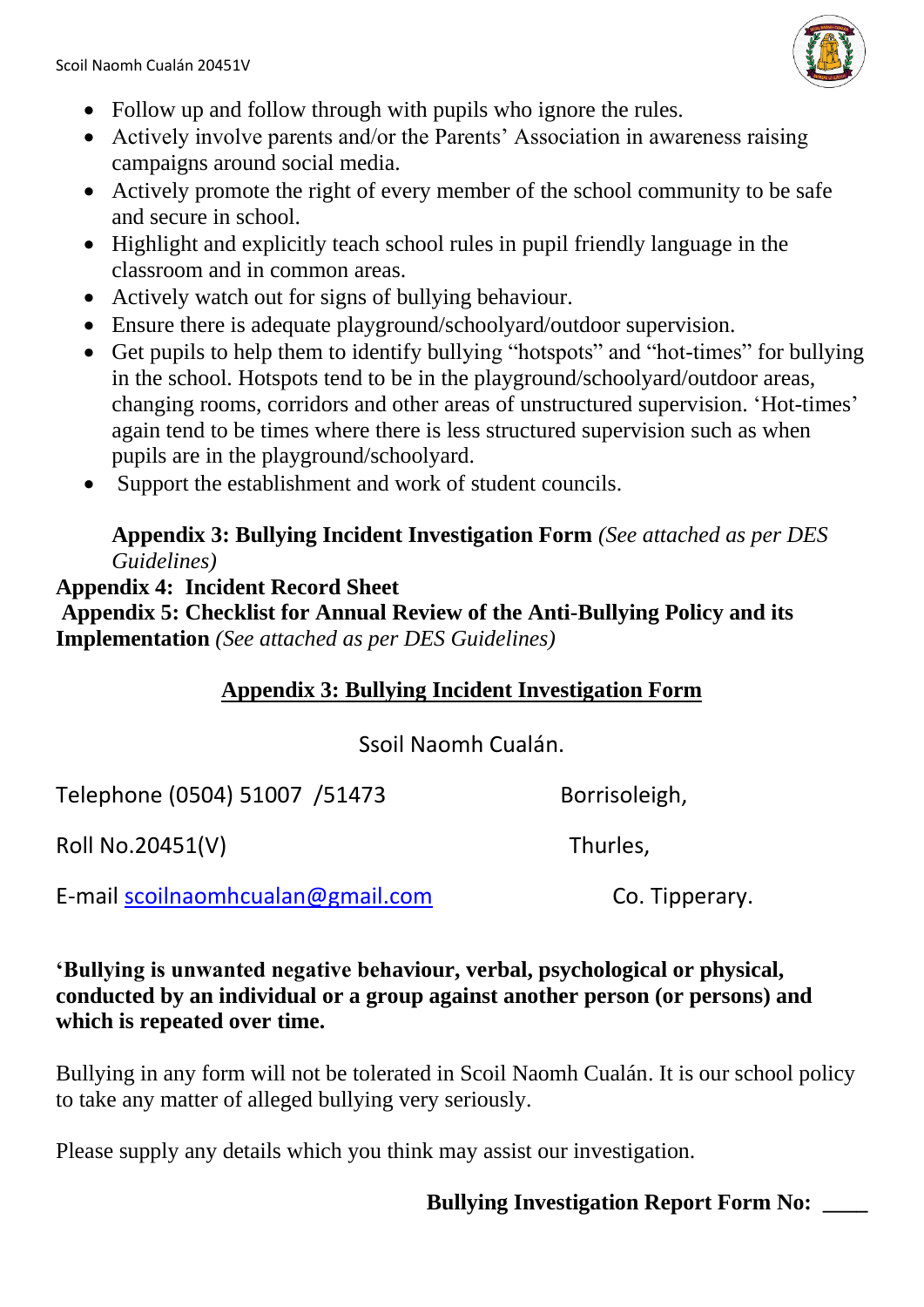

## **1. Name of pupil being bullied and class group:**

Name: \_\_\_\_\_\_\_\_\_\_\_\_\_\_\_\_\_\_\_\_\_\_\_\_\_\_\_\_\_\_\_\_Class: \_\_\_\_\_\_\_\_\_\_\_\_\_\_\_\_\_\_

## **2. Name(s) and class(es) of pupil(s) engaged in bullying behaviour**

**3. Source** of Bullying Concern: (tick relevant box(es))\*

| Pupil concerned        |  |
|------------------------|--|
| <b>Other Pupil</b>     |  |
| Parent/Guardian        |  |
| Teacher                |  |
| <b>SNA</b>             |  |
| Other (please specify) |  |

## **4. Location** of Incidents:

| Yard                       |  |
|----------------------------|--|
| Classroom                  |  |
| Field                      |  |
| Toilets                    |  |
| On the way to/ from school |  |
| Other (please specify)     |  |
|                            |  |

#### **5. Name of person(s) who reported** the bullying concern: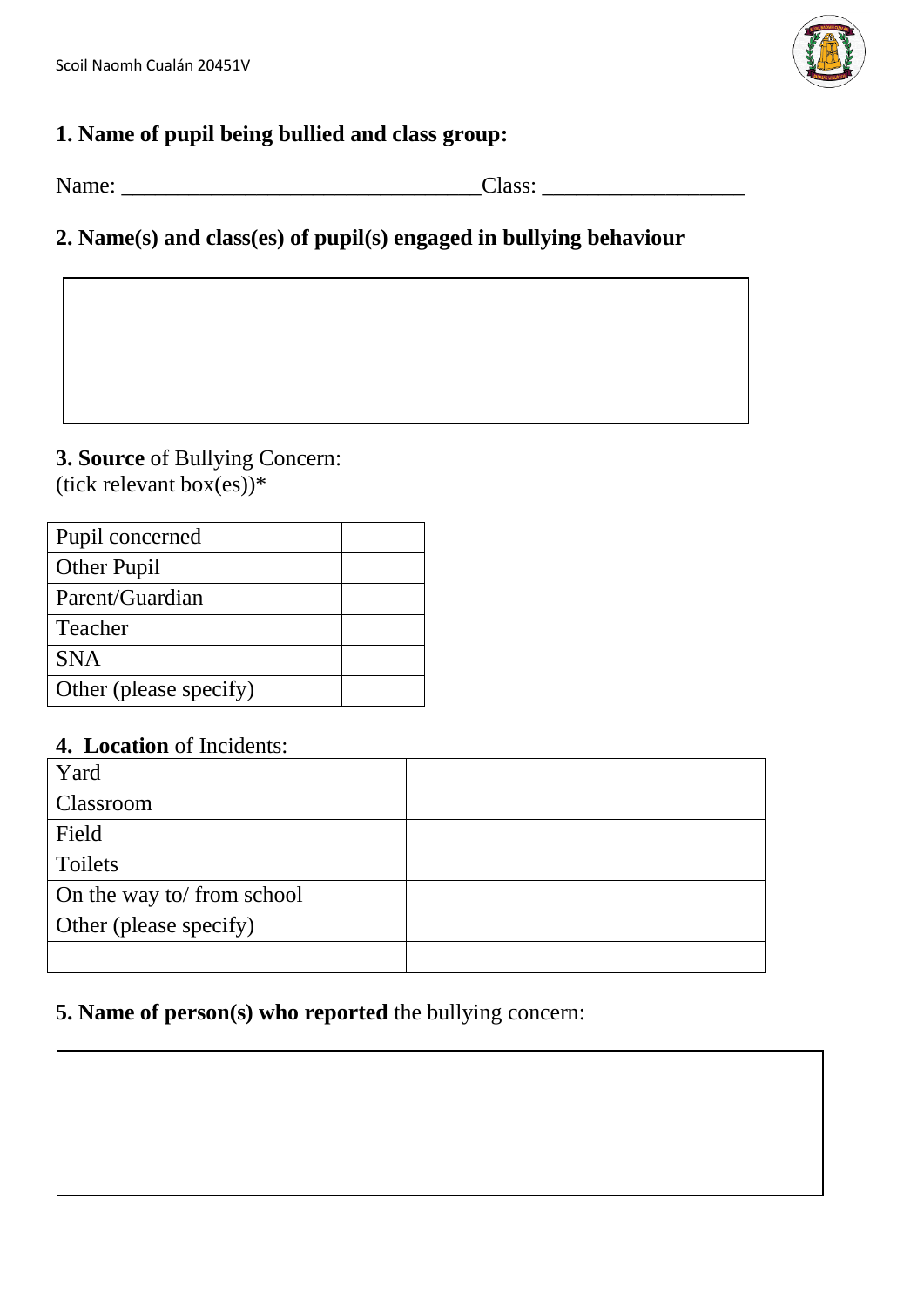Scoil Naomh Cualán 20451V



## **6. Type** of Bullying Behaviour (tick relevant box(es)) \*

| <b>Physical Aggression</b> | Cyber-bullying          |  |
|----------------------------|-------------------------|--|
| Damage to Property         | Intimidation            |  |
| <b>Isolation/Exclusion</b> | <b>Malicious Gossip</b> |  |
| Name Calling               | Other (specify)         |  |

## **7. Where behaviour is regarded as identity-based bullying, indicate the relevant category:**

|         | Membership              | Other     |
|---------|-------------------------|-----------|
| related | of                      | (specify) |
|         | Traveller               |           |
|         | community               |           |
|         |                         |           |
|         |                         |           |
|         |                         |           |
|         |                         |           |
|         | Disability/SEN   Racist |           |

## **8. Brief Description of bullying behaviour and its impact:**

**9.Details of actions taken:**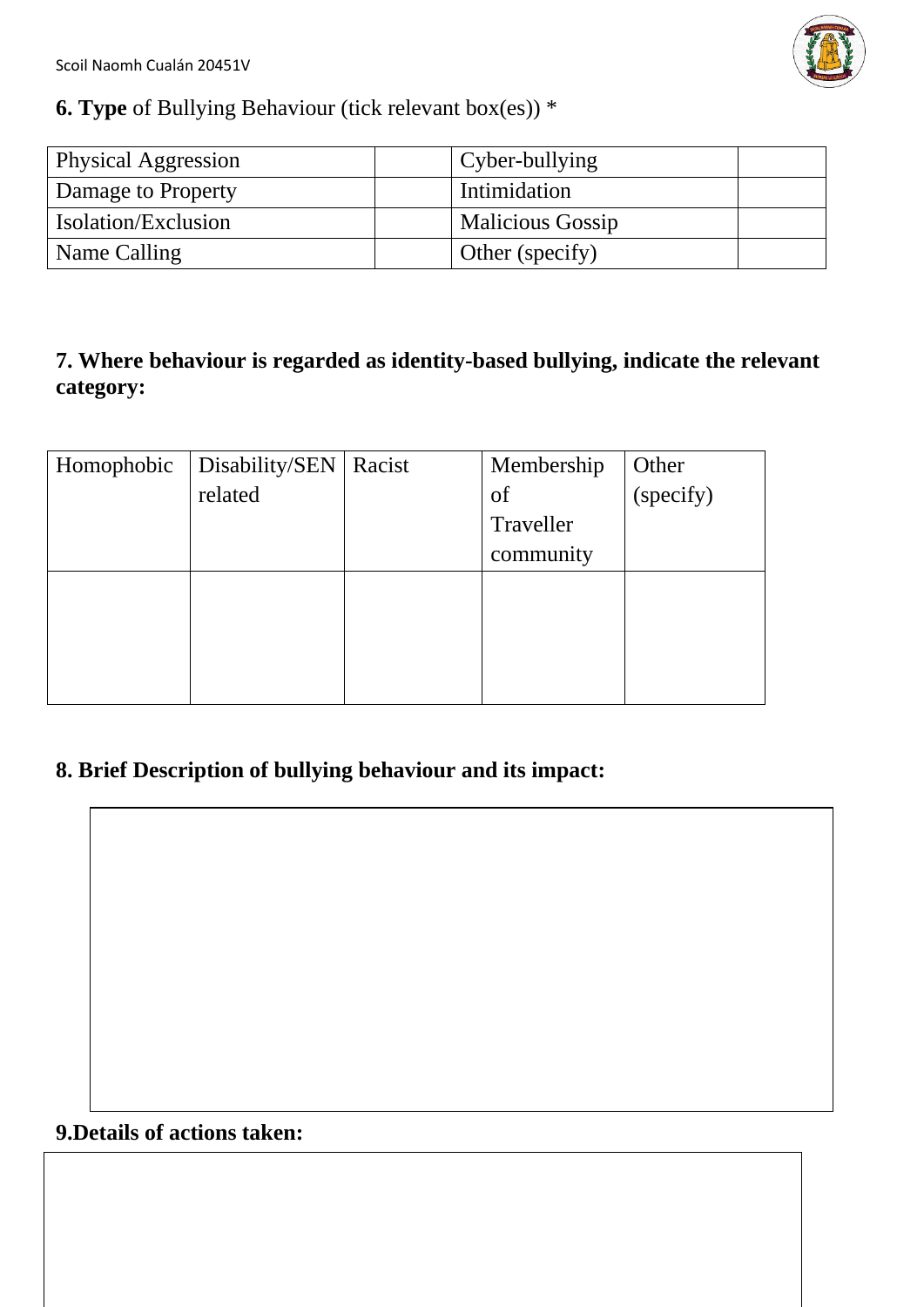

| Signed: | (Relevant Teacher) |
|---------|--------------------|
|         |                    |

Date: \_\_\_\_\_\_\_\_\_\_\_\_\_\_\_\_\_\_\_\_\_\_\_\_\_\_

Date submitted to Principal / Deputy Principal: \_\_\_\_\_\_\_\_\_\_\_\_\_\_\_\_\_\_\_\_\_\_\_\_\_\_\_\_\_\_\_\_

# **Appendix 4: Incident Record Sheet, Scoil Naomh Cualán:**

| Date:            | <b>Pupils Involved:</b> | <b>Incident:</b> | <b>Action taken:</b> |
|------------------|-------------------------|------------------|----------------------|
|                  |                         |                  |                      |
|                  |                         |                  |                      |
|                  |                         |                  |                      |
| <b>Teacher</b>   |                         |                  |                      |
| <b>Initials:</b> |                         |                  |                      |
|                  |                         |                  |                      |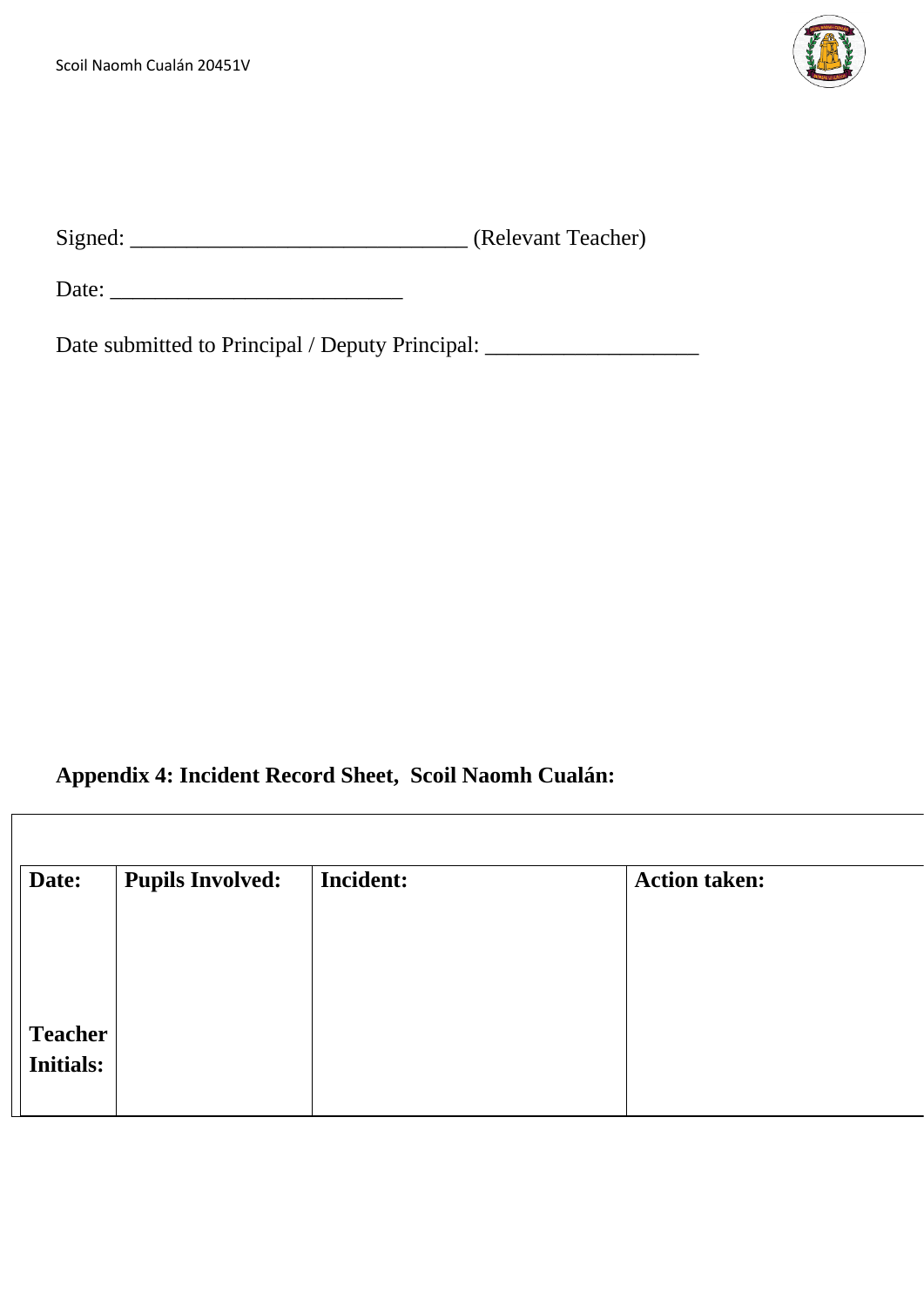

#### **Appendix 5 Checklist for annual review of the anti-bullying policy and its implementation**

The Board of Management (the Board) must undertake an annual review of the school's anti-bullying policy and its implementation. The following checklist must be used for this purpose. The checklist is an aid to conducting this review and is not intended as an exhaustive list. In order to complete the checklist, an examination and review involving both quantitative and qualitative analysis, as appropriate across the various elements of the implementation of the school's anti-bullying policy will be required.

|                                                                                          | Yes /No |
|------------------------------------------------------------------------------------------|---------|
| Has the Board formally adopted an anti-bullying policy that fully complies with the      |         |
| requirements of the Anti-Bullying Procedures for Primary and Post-Primary Schools?       |         |
| Has the Board published the policy on the school website and provided a copy to the      |         |
| parents' association?                                                                    |         |
| Has the Board ensured that the policy has been made available to school staff (including |         |
| new staff)?                                                                              |         |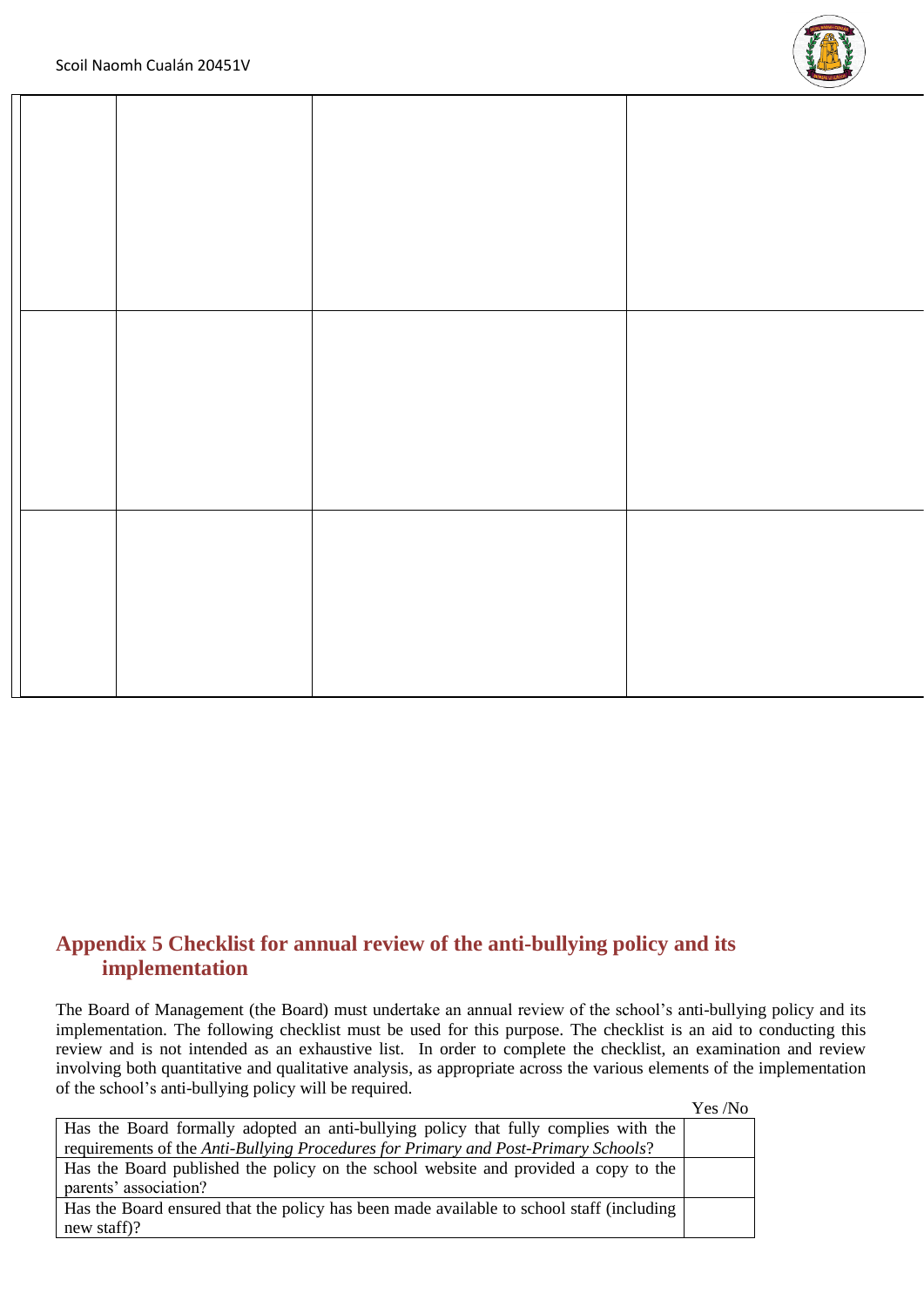| Is the Board satisfied that school staff are sufficiently familiar with the policy and<br>procedures to enable them to effectively and consistently apply the policy and procedures<br>in their day to day work? |  |
|------------------------------------------------------------------------------------------------------------------------------------------------------------------------------------------------------------------|--|
| Has the Board ensured that the policy has been adequately communicated to all pupils?                                                                                                                            |  |
| Has the policy documented the prevention and education strategies that the school<br>applies?                                                                                                                    |  |
| Have all of the prevention and education strategies been implemented?                                                                                                                                            |  |
| Has the effectiveness of the prevention and education strategies that have been<br>implemented been examined?                                                                                                    |  |
| Is the Board satisfied that all teachers are recording and dealing with incidents in<br>accordance with the policy?                                                                                              |  |
| Has the Board received and minuted the periodic summary reports of the Principal?                                                                                                                                |  |
| Has the Board discussed how well the school is handling all reports of bullying including<br>those addressed at an early stage and not therefore included in the Principal's periodic<br>report to the Board?    |  |
| Has the Board received any complaints from parents regarding the school's handling of<br>bullying incidents?                                                                                                     |  |
| Have any parents withdrawn their child from the school citing dissatisfaction with the<br>school's handling of a bullying situation?                                                                             |  |
| Have any Ombudsman for Children investigations into the school's handling of a<br>bullying case been initiated or completed?                                                                                     |  |
| Has the data available from cases reported to the Principal (by the bullying recording<br>template) been analysed to identify any issues, trends or patterns in bullying behaviour?                              |  |
| Has the Board identified any aspects of the school's policy and/or its implementation that<br>require further improvement?                                                                                       |  |
| Has the Board put in place an action plan to address any areas for improvement?                                                                                                                                  |  |

Signed \_\_\_\_\_\_\_\_\_\_\_\_\_\_\_\_\_\_\_\_\_\_\_\_\_\_\_\_\_\_\_\_\_\_\_\_\_ Date \_\_\_\_\_\_\_\_\_\_\_\_\_\_\_\_

Chairperson, Board of Management

Principal

Signed \_\_\_\_\_\_\_\_\_\_\_\_\_\_\_\_\_\_\_\_\_\_\_\_\_\_\_\_\_\_\_\_\_\_\_\_\_ Date \_\_\_\_\_\_\_\_\_\_\_\_\_\_\_\_

#### **Notification regarding the Board of Management's annual review of the anti-bullying policy**

To:  $\Box$ 

The Board of Management of \_\_\_\_\_\_\_\_\_\_\_\_\_\_\_\_\_\_\_\_\_\_\_\_\_ wishes to inform you that:

- o The Board of Management's annual review of the school's anti-bullying policy and its implementation was completed at the Board meeting of [date].
- o This review was conducted in accordance with the checklist set out in **Appendix 4** of the Department's *Anti-Bullying Procedures for Primary and Post-Primary Schools.*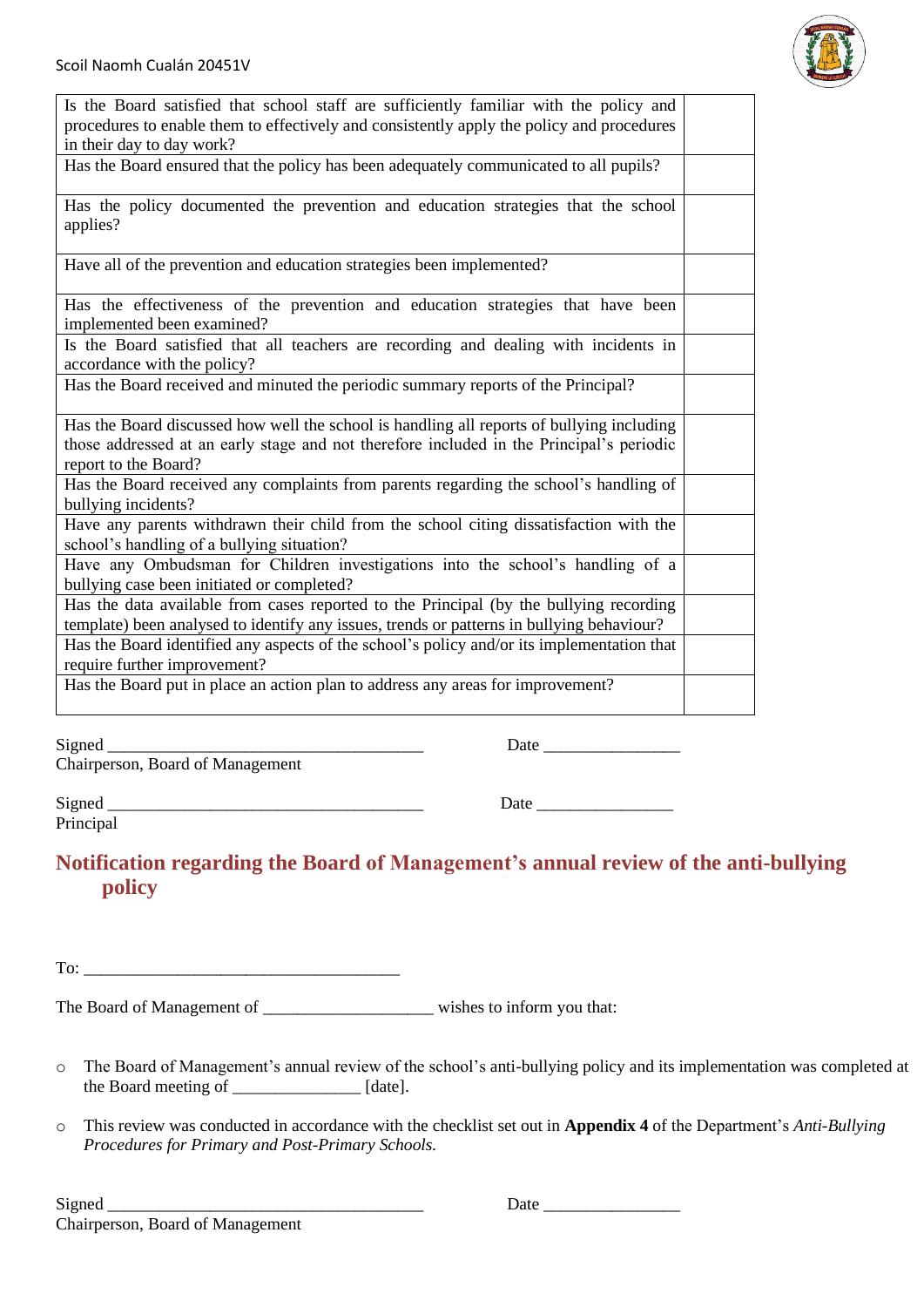

| $\sim$<br>$S10n$ $e$<br>ucu<br>~~                                        | )ato |
|--------------------------------------------------------------------------|------|
| $D_{\text{min}}$<br>the contract of the contract of the<br>$\sim$ $\sim$ |      |

### **Notification Regarding the Board of Management's Annual Review of the Anti-Bullying Policy**

 $To:$ 

The Board of Management of Scoil Naomh Cualán, Borrisoleigh wishes to inform you that:

The Board of Management's annual review of the school's Anti-Bullying Policy and its implementation was completed at the Board meeting of \_\_\_\_\_\_\_\_\_\_\_\_\_\_\_ [date]. This review was conducted in accordance with the checklist set out in **Appendix 4** of the Department's Anti-Bullying Procedures for Primary and Post-Primary Schools.

Signed \_\_\_\_\_\_\_\_\_\_\_\_\_\_\_\_\_\_\_\_\_\_\_\_\_\_\_\_\_\_\_Date \_\_\_\_\_\_\_\_\_\_\_\_\_\_\_\_

Chairperson, Board of Management

Signed \_\_\_\_\_\_\_\_\_\_\_\_\_\_\_\_\_\_\_\_\_\_\_\_\_\_\_\_\_\_ Date \_\_\_\_\_\_\_\_\_\_\_\_\_\_\_\_

Principal

Reference Section

- Department of Education and Science Guidelines on Countering Bullying Behaviour in Primary and Post Primary Schools (1993) available on DES website [www.irlgov.ie/educ](http://www.irlgov.ie/educ)
- Developing a Code of behaviour: Guidelines for Schools, NEWB, 2008
- Stay Safe and Walk Tall Programmes
- Responding to Bullying. First Steps for Teachers. The Cool School Programme. NE Health Board
- Investigating and Resolving Bullying in Schools. The Cool School Programme. NE Health Board
- Stop it! Steps to Address Bullying. Wexford Education Network. Wexford Area Partnership. Phone: 053 23994
- Anti-Bullying Unit. Trinity College. Dr. Mona O Moore.
- Achieving Positive Behaviour. A Practical Guide. Patricia Dwyer. Marino
- Working Together for Positive Behaviour, Curriculum Development Unit, Mary Immaculate College, Limerick, 2006
- Working Together. Procedures and Policies for Positive Staff Relations. INTO, 2000
- Code of Practice on the Prevention of Workplace Bullying. HSA, 2002
- Circular 22/02 Appeals Procedures under Section 29 of the Education Act, 1998
- Education Act, 1998 Section 15  $(2(d))$
- Education (Welfare) Act,  $2000$  Section  $23(1 5)$ ,  $24(1 5)$
- Management Board Members' Handbook. Revised 2007. CPSMA.
- Report to the Minister of Education Niamh Breathnach, T.D. on Discipline in Schools. Maeve Martin Spring 1997. Ch. 4 p.56-61 Recommendations for Schools